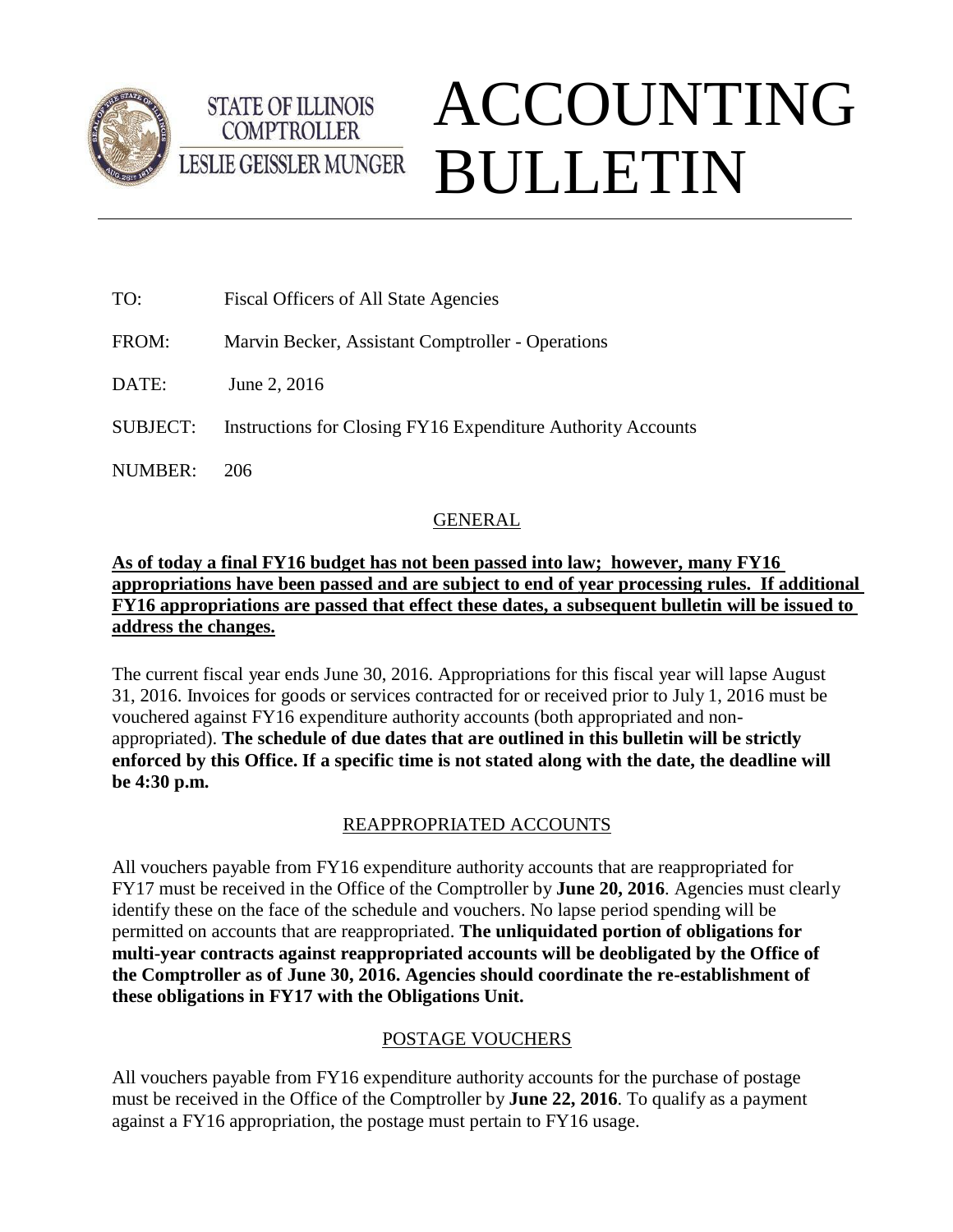#### UTILITY BILLS

Agencies should continue the past practice of allocating utility bills that cover portions of June and July. Agencies have the option of either prorating utility bills to the proper month based upon the number of days service was provided, or charging the bill to the month and appropriate fiscal year which had the majority of serviced days. Once an option is chosen, it must be continued in all subsequent fiscal years.

#### TELEPHONE BILLS

Telephone bills contain an advance charge for monthly service and charges for toll calls made during the previous billing period. Agencies have the option of charging the entire bill according to the fiscal year the vendor's invoice date falls within, or allocating the advance charges according to billing date and the toll call charges according to actual toll call date. Once an option is chosen, it must be continued in all subsequent fiscal years.

#### TRAVEL

Where travel at fiscal yearend crosses into the new fiscal year, agencies have the option of charging all travel expenses incident to a specific trip to the fiscal year in which the travel began, or allocating the expenses according to the days traveled in each fiscal year utilizing separate vouchers. If the first option is chosen, the entire trip should be submitted on a separate voucher. Once an option is chosen, it must be continued in all subsequent fiscal years.

#### LAPSE PERIOD – VOUCHERS

From July 1, 2016 through August 31, 2016 (or until the end of lapse period), all paper vouchers must be stamped or otherwise marked as either "FY16" or "FY17" to clearly designate the fiscal year. The fiscal year indicator should be placed on the upper right-hand corner of each voucher. For paperless vouchers, "FY16" or "FY17" should be placed on the agency file balance report. All paper vouchers covering goods or services to be paid from FY16 expenditure authority accounts during the lapse period should be stamped in a prominent place, "Contracted for Prior to July 1." For paperless vouchers, the statement "Contracted for Prior to July 1" should be stamped on the agency file balance report. ALL TRANSACTIONS SUBMITTED ON A FILE MUST BE FROM THE SAME FISCAL YEAR.

Lapse period expenditures are limited to those liquidating liabilities for goods and services contracted for prior to July 1, 2016.

All vouchers must contain beginning and ending dates of service. Vouchers citing a contract must contain beginning and ending dates of service that are within the terms of the contract.

All vouchers must contain a Proper Billing Date, if applicable.

All vouchers payable from FY16 expenditure authority accounts must be received in the Office of the Comptroller by **August 23, 2016.**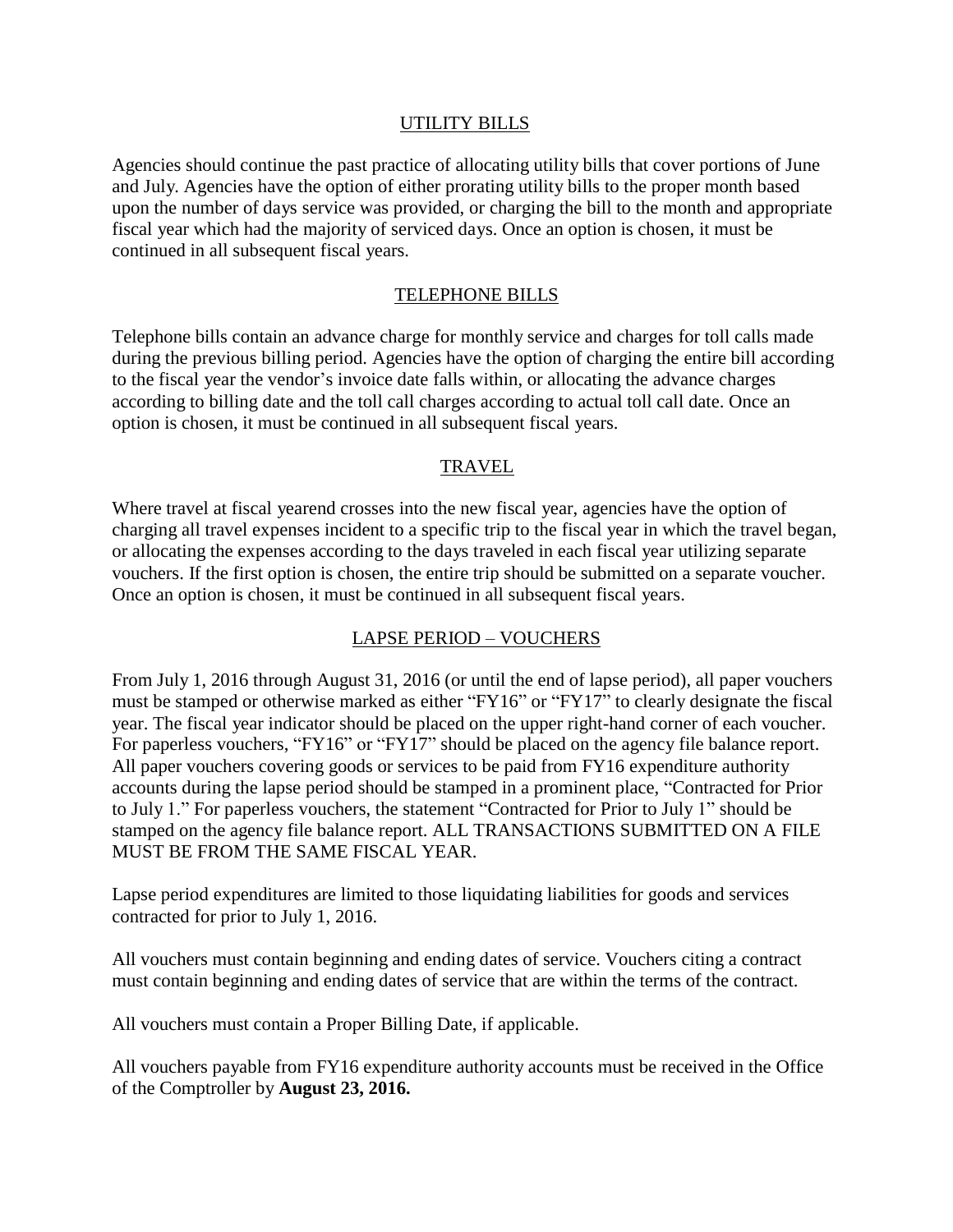#### PROFESSIONAL OR ARTISTIC VOUCHERS

Any service which involves professional or artistic skills or any personal services by an employee whose compensation is subject to income tax withholding (including contractual employees) must be performed by June 30, 2016 to be charged against the FY16 appropriation.

Any voucher for professional or artistic skills, or personal services submitted with a service date beyond June 30, 2016 will be ineligible for payment from FY16 and will be returned to the agency.

## LAPSE PERIOD – OBLIGATIONS

The reconciliation of your obligation records is extremely important through the closing of this fiscal year. Timely reconciliation of your records can ensure timely processing of your payments.

From July 1, 2016 through August 31, 2016 (or until the end of lapse period), all contract related documents must be stamped or otherwise marked as either "FY16" or "FY17" to clearly designate the fiscal year. The fiscal year should be placed on the upper right-hand corner of the document.

Obligations established against FY16 expenditure authority accounts after June 30, 2016 must represent liabilities outstanding at June 30, 2016 (i.e., financial obligations for goods or services contracted for or received prior to July 1, 2016). In addition, all FY16 CODs filed after June 30, 2016 should be stamped "Contracted for Prior to July 1."

Outstanding obligations at June 30, 2016 may be canceled or decreased during the lapse period. Outstanding obligations representing actual contractual liabilities may be decreased or canceled only if such notice is accompanied by a contract amendment reflecting the corresponding decrease or cancellation. Contractual liabilities may also be increased during the lapse period as long as the increase is relevant to the original contract and is accompanied by a contract amendment executed prior to July 1, 2016 increasing the contract amount.

**Reminder** - If an amendment to increase an **FY16** contract is not fully executed prior to July 1, 2016, an Intent Affidavit is required. The affidavit must state that the agreement or amendment was agreed to on or before June 30, 2016 and explain why it was not executed on or before June 30, 2016. An Intent Affidavit is required from the party (vendor and/or agency) who failed to sign the agreement or amendment before the fiscal year ended. If both the vendor and agency signed after June 30, 2016, affidavits must be submitted by both the vendor and agency.

All obligation establishments, increases, decreases and cancellations that affect FY16 processing, must be received in the Office of the Comptroller by **August 17, 2016.**

## LAPSE PERIOD – TRANSFERS AND CORRECTION REQUESTS

All Appropriation Transfers, Expenditure Transfers and Object Correction Requests that affect FY16 processing must be received in the Office of the Comptroller by **August 22, 2016.**